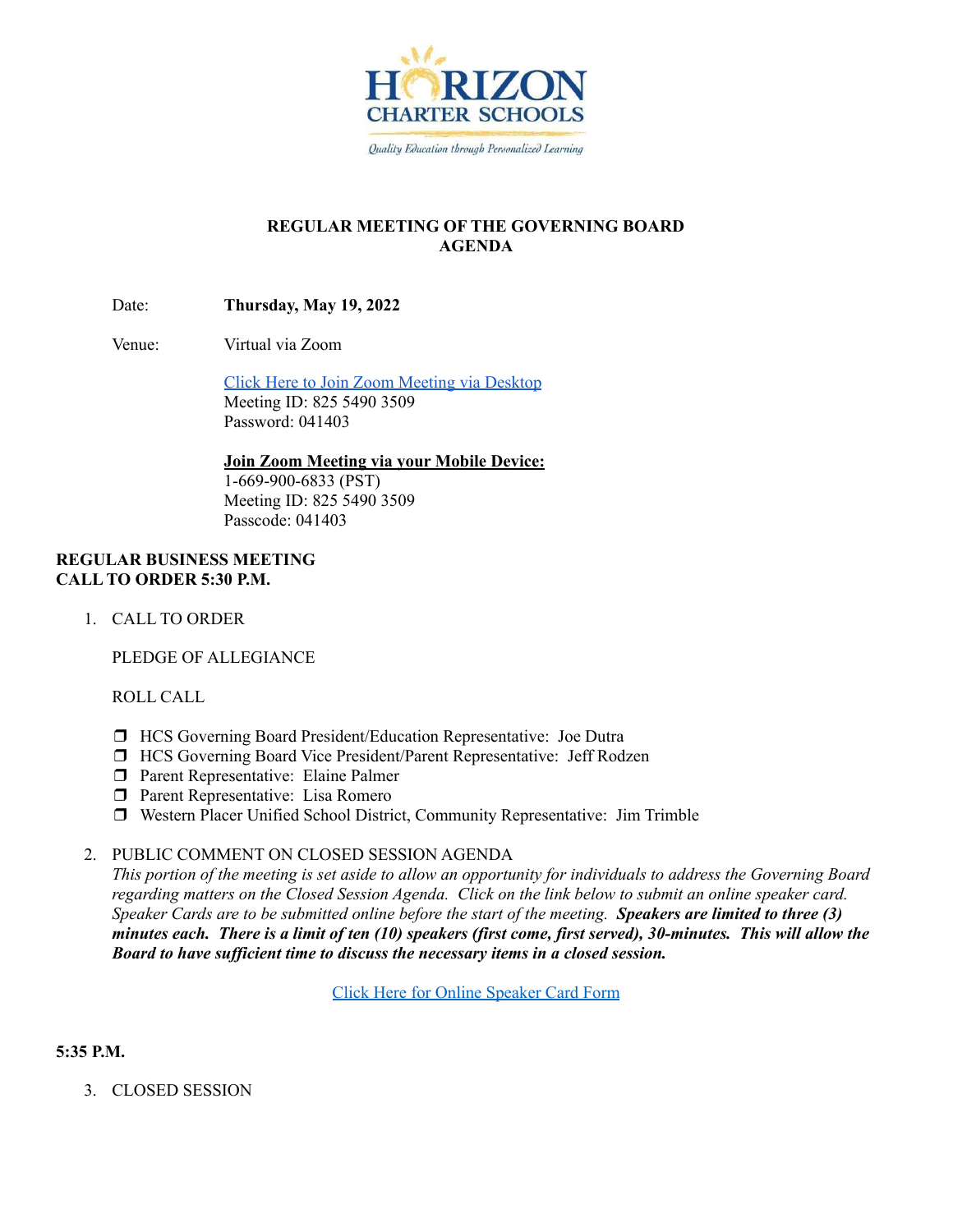- 3.01 PUBLIC EMPLOYEE PERFORMANCE EVALUATION (Government Code Section 54957), Superintendent/CEO position, Chief Business Officer, Chief Academic Officer, Chief Operating Officer (Administrative Services/Human Resources), Directors, Regional Administrators
- 3.02 CONFERENCE WITH LABOR NEGOTIATORS (Government Code Section 54957.6) Labor Negotiations - HCEA (Horizon Certificated Employees Association); HCSCA/CTA/NEA (Horizon Charter Schools Association/California Teachers Association/National Education Association)
- 3.03 PUBLIC EMPLOYEE DISCIPLINE/DISMISSAL/RELEASE (Government Code Section 54957).
- 3.04 CONFERENCE WITH LEGAL COUNSEL- EXISTING LITIGATION (Government Code Section 54957.1) Case No. 02011389

### **7:00 P.M.**

- 4. ADJOURN TO OPEN SESSION
	- 4.01 Items Considered in Closed Session for Action in Open Session
	- 4.02 Adjustments to the Agenda
	- 4.03 Report of Actions Taken in Closed Session
- 5. REPORTS AND COMMUNICATION

#### 5.01 PUBLIC COMMENT

This portion of the meeting is set aside to allow individuals to address the Governing Board regarding matters not on the Agenda but within the Governing Board's subject matter jurisdiction. The Governing Board is not allowed to take action on any item not on the Agenda, except as authorized by Government Code Section 54954.2. Click on the link below to submit an online speaker card. Speaker Cards are to be submitted online before the start of *the meeting. Speakers are limited to three (3) minutes each.*

Click Here for Online [Speaker](https://forms.gle/1Ad7NmftiSuScxKCA) Card Form

- 5.02 HCEA (Horizon Certificated Employees Association)
- 5.03 HCSCA/CTA/NEA (Horizon Charter Schools Association/California Teachers Association/National Education Association)
- 5.04 Assistant Superintendent, Educational Services
	- Laurie Cox Scholarship Presentation
	- California Junior Scholarship Federation (CJSF) Honor Award [Presentation](https://docs.google.com/presentation/d/1l9xsMM0k8CmZbb0mEmiOaW8p2BKfda7CQANCyncHrv8/edit?usp=sharing)
	- Monitoring Report/Student Presentation Gifted and Talented [Education](https://docs.google.com/presentation/d/1CeIFBwtuAvUyyJ1OLWiIjImcosigcJ5QXWdHpW4Eh8I/edit?usp=sharing)  $(GATE) - [fact sheet]$  $(GATE) - [fact sheet]$  $(GATE) - [fact sheet]$  $(GATE) - [fact sheet]$
- 5.05 Assistant Superintendent, Business Services Jay Stewart
- 5.06 Superintendent/Chief Executive Officer
	- **Review of [Organizational](https://docs.google.com/presentation/d/1ETI54ghBHcR-4j-Dc6cvnp606eaj3r2c_Ss2PmDVPq0/edit?usp=sharing) Chart**

Carin Contreras CAO

CBO

John Garrard, EdD, Supt/CEO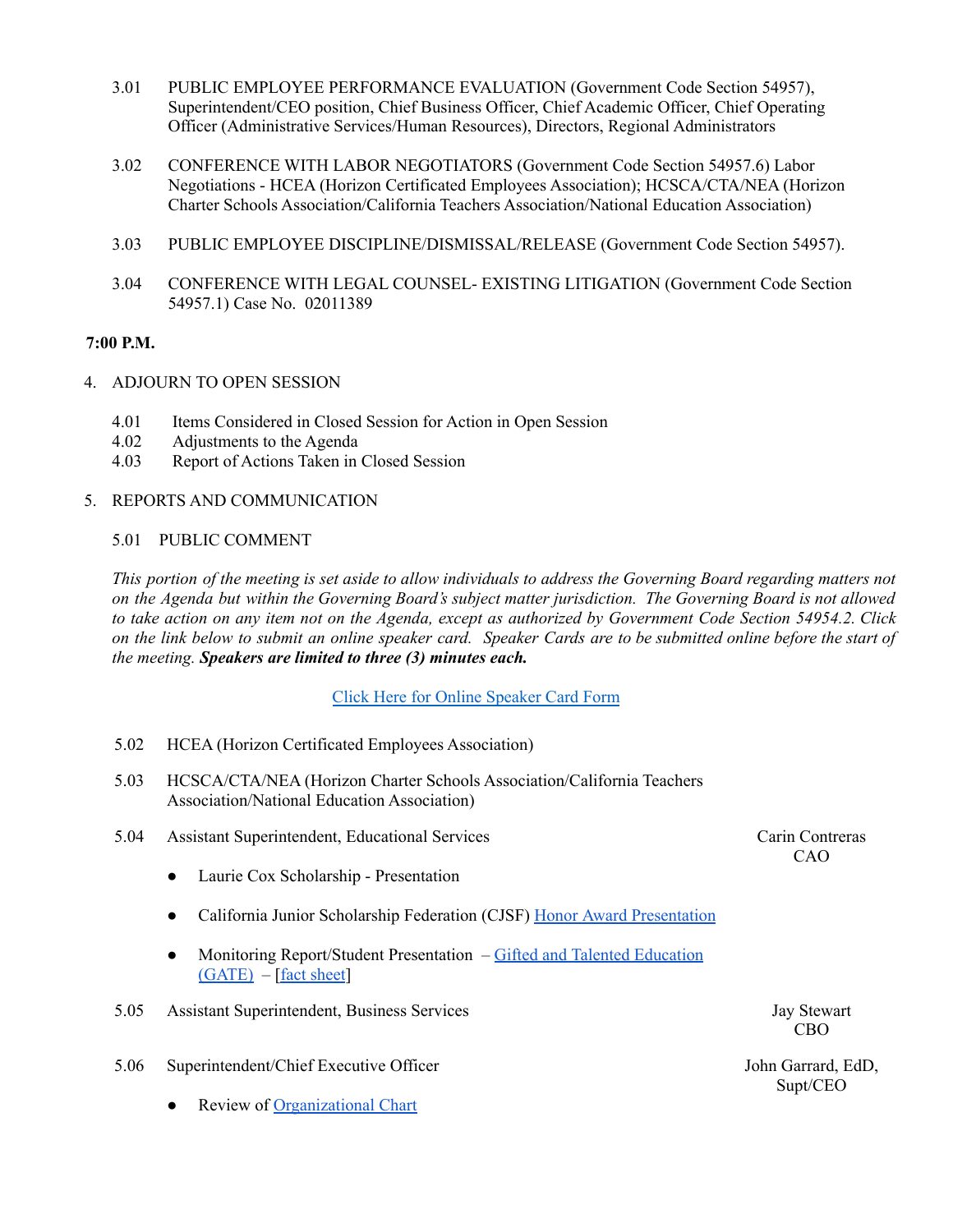#### 6. DISCUSSION/ACTION

| 6.01 | Presentation of the AD HOC Committee Review, Board Election<br>Recommendations, and approval of the Horizon Charter Schools Bylaws - [fact<br>sheet | John Garrard, EdD.<br>Supt/CEO                                                 |
|------|-----------------------------------------------------------------------------------------------------------------------------------------------------|--------------------------------------------------------------------------------|
| 6.02 | Presentation and approval of the Horizon Charter Schools 2022/2023 Third<br>Interim Report - [fact sheet]                                           | <b>Jay Stewart</b><br>CBO <sup>.</sup>                                         |
| 6.03 | Presentation and Public Hearing Horizon Charter Schools 2021-2024 Local<br>Control and Accountability Plan (LCAP) - [fact sheet]                    | Carin Contreras<br>CAO                                                         |
| 6.04 | Presentation and Public Hearing Horizon Charter Schools 2022/2023 Budget -<br>[fact sheet]                                                          | <b>Jay Stewart</b><br><b>CBO</b>                                               |
| 6.05 | Presentation and Public Hearing Horizon Charter Schools 2022/2023 Safety<br>Plan - [fact sheet]                                                     | Alison Garcia<br>Dir. of Student Svcs.                                         |
| 6.06 | Presentation of the Horizon Charter Schools 2022/2023 Parent Engagement -<br>fact sheet                                                             | Mickie Giacomini<br>Dir. of<br>Communication $&$<br><b>Community Relations</b> |

## 7. CONSENT AGENDA

### *NOTICE TO THE PUBLIC*

All items on the Consent Agenda will be approved with one motion, which is not debatable and requires a unanimous vote for passage. If any member of the Board, Superintendent, or the public so requests, items may be removed from this section and placed in the regular order of business following the approval of the consent *agenda.*

| 7.01 | Approval of the Enrollment Report - [fact sheet]                                                                         | <b>Jay Stewart</b><br><b>CBO</b>       |
|------|--------------------------------------------------------------------------------------------------------------------------|----------------------------------------|
| 7.02 | Approval of the Warrant Report - [fact sheet]                                                                            | <b>Jay Stewart</b><br><b>CBO</b>       |
| 7.03 | Approval of the Classified Personnel Report - [fact sheet]                                                               | <b>Jay Stewart</b><br><b>CBO</b>       |
| 7.04 | Approval of Proposed Contracts and Service Agreements - [fact sheet]                                                     | <b>Jay Stewart</b><br><b>CBO</b>       |
| 7.05 | Approval of the Independent Consultant Agreement for Fiscal and General<br><b>Administrative Services - [fact sheet]</b> | John Garrard, EdD.<br>Supt/CEO         |
| 7.06 | Approval to hold public meetings via teleconference per AB 361 - [fact sheet]                                            | John Garrard, EdD.<br>Supt/CEO         |
| 7.07 | Approval of the Updated and New Job Descriptions - [fact sheet]                                                          | Alison Garcia<br>Dir. of Student Svcs. |
| 7.08 | Approval of the Horizon Charter Schools 2022/2023 Governing Board<br><b>Calendar and Board Workshops - [fact sheet]</b>  | John Garrard, EdD.<br>Supt/CEO         |